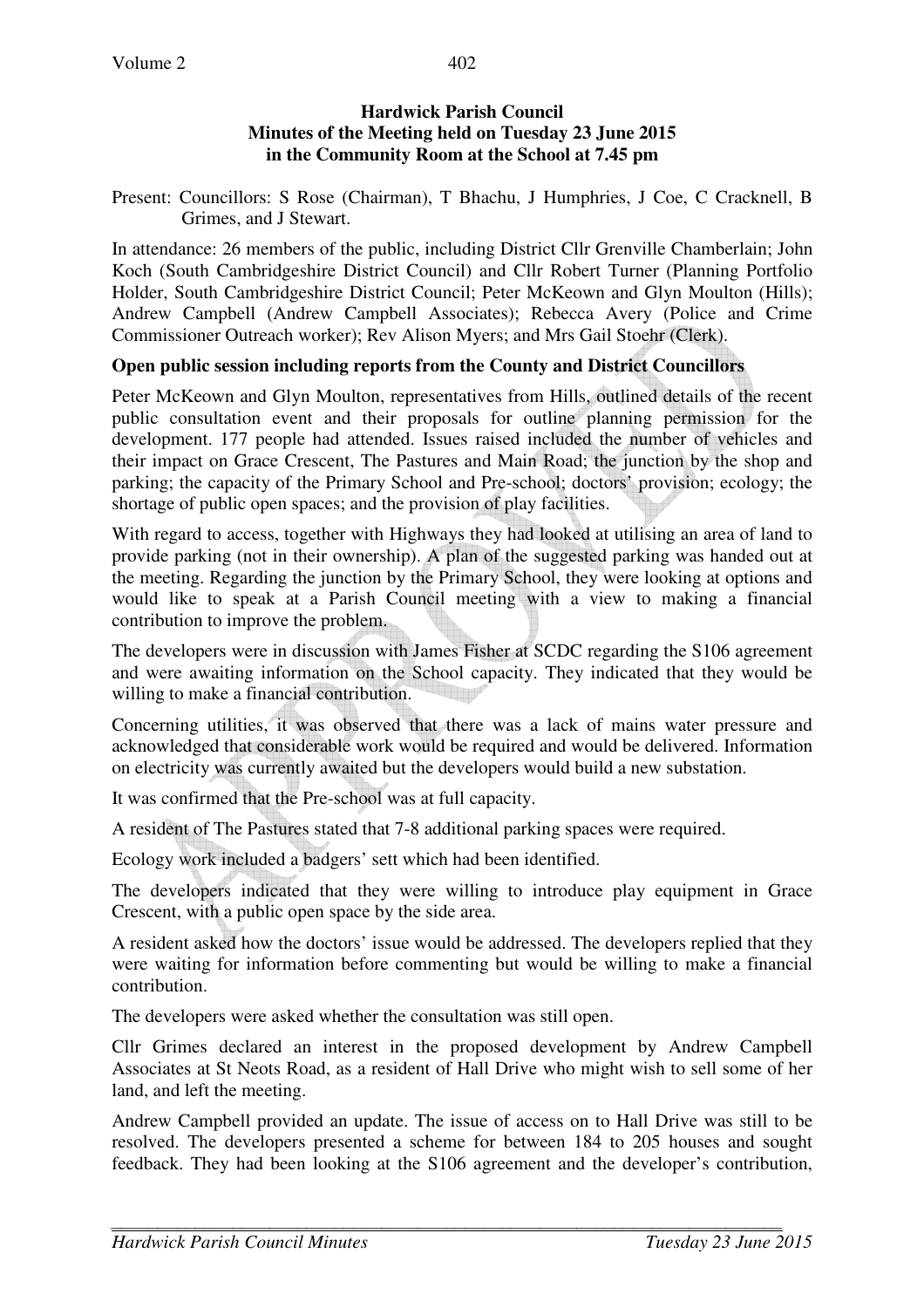Volume 2

403

and were looking to submit the planning application in the next month or two. The major contribution would be funding a Parish Centre.

Details of the latest scheme were handed out at the meeting.

There had been no public exhibition.

Circle Housing would be providing the 40% affordable housing and developing the site. Affordable housing was included in the total number of 184-205 homes.

The link to enable people to walk and cycle to Hall Close was raised. A resident who partly owned Hall Drive indicated that they would not allow access. Andrew Campbell was asked whether he had taken into account the views of the village as no public meeting had been held.

Concerns were expressed by residents as to the proposed access and they stressed that residents paid to maintain Hall Drive a private road and clarification was sought as to who would contribute towards this cost. Residents commented that the track parallel with Meridian Close was in private ownership.

Mr Campbell explained that the access was wanted by SCDC and CCC officers. It was noted that Tony Bowman had originated the proposal with The Collins. Mr Bowman said the track parallel to Meridian Close had no known ownership. Residents pointed out that they had deeds which showed access rights.

The developers stated that they had no plans to do anything with the trees.

Cllr Grimes re-joined the meeting at 8.30 pm.

Robert Turner, SCDC Planning Portfolio holder, outlined the Local Development Framework requirement for 19,000 new dwellings. He described the progress of the Examination in Public (EIP) and the suspension of the Local Plan, which contained the five-year plan, but with the suspension had come speculative approaches to fill the need. He advocated the use of pre-application advice and full engagement with the parish, and urged Andrew Campbell to consult fully. Any concerns should be included in the planning application response. The S106 agreement could try to address these, but if the issues could not be addressed then planning permission would not be granted.

Some issues, such as private access, were raised. It was stated that this was a civil matter, not a material planning consideration.

The process at the District Council's Planning Committee was outlined. The District Councillor, Parish Council representatives, and any pressure group representatives could speak at the Committee meeting.

It was observed that the St Neots Road site had been put forward for the Local Development Plan and had been rejected at that time.

Cllr Humphries referred to a meeting held in the village regarding the proposed development at St Neots Road and the S106 agreement.

Representatives from the Scouts sought assurance that the Parish Council would continue to support the Scout Hut proposal and allow the Scouts continued involvement in any parish centre. The Council was encouraged to include in its representations that there were now more scouts and an improved facility was required.

John Koch, Area Team Leader, Planning (Western Area) at SCDC, explained further how the S106 agreement might benefit a community facility such as the scout building. He was unable to say whether either or both of these developments would require S106 funding but it would be a reasonable possibility.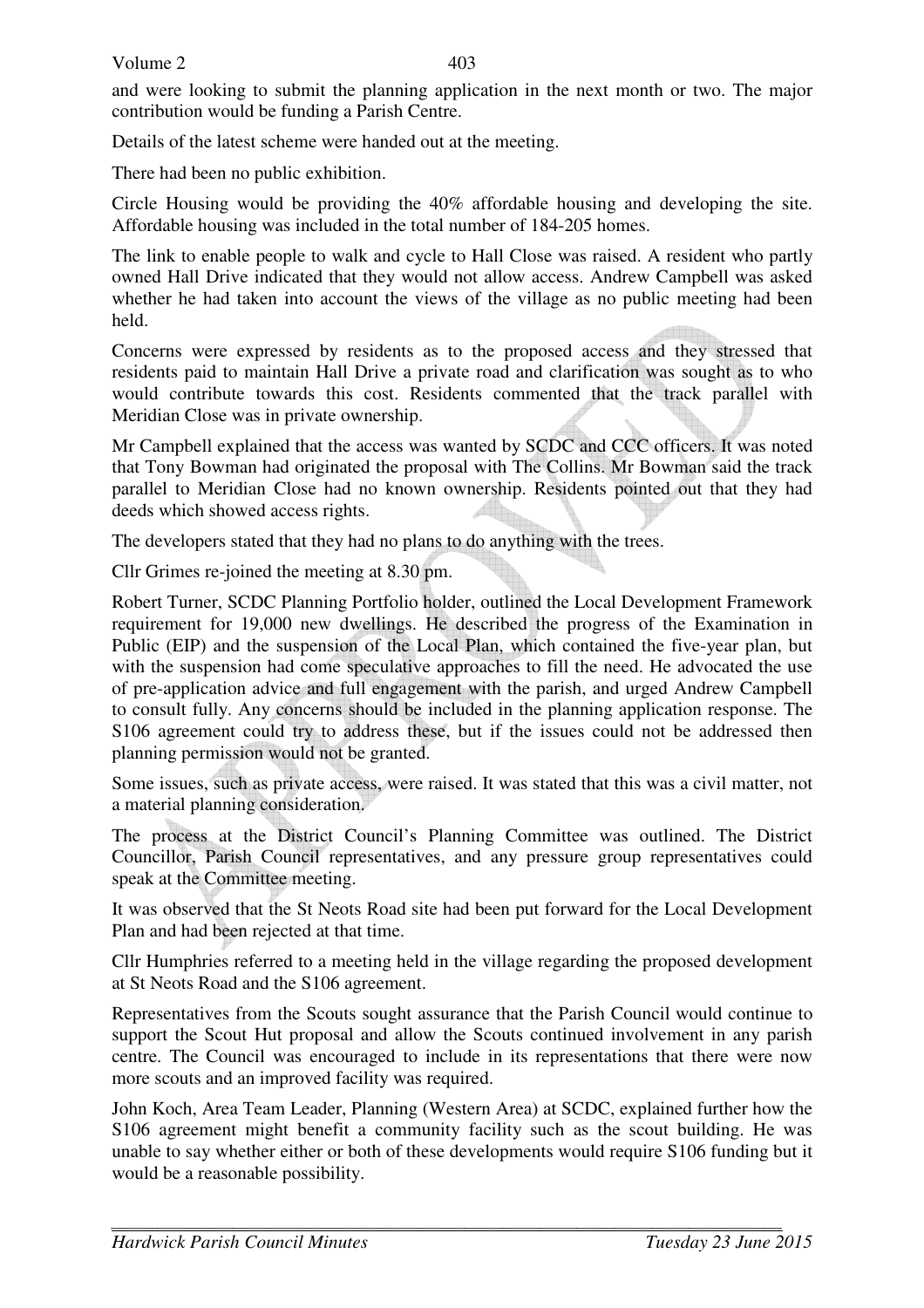Volume 2

Cllr Humphries declared an interest as a Scout leader. The Scouts have a 99 year lease on land for their own scout hut.

The Pre-school asked for the Parish Council's support for S106 funding for improved facilities.

A question was asked whether SCDC would have to consider later adjacent developments. The response was that it only had to consider the application for the area outlined in red.

John Koch and Cllr Robert Turner will provide their contact details for future reference.

Rebecca Avery, Police and Crime Commissioner Outreach worker, outlined her role of liaison with people to ensure that residents were listened to, with the aim of working in partnership, and indicated her wish to liaise with the Parish Council and the village.

District Cllr Grenville Chamberlain reported on the Cambourne Police Panel meeting. Issues raised included the burned out building on the corner of St Neots Road. Parents were urged to encourage their children to keep away as this was unsafe. The village was a low crime area but there was a risk of shed burglary and online fraud. Cllr Chamberlain also reported on: possible transport improvements in the Cambourne to Cambridge corridor and the City Deal proposal for an off-road busway from Cambourne to a new park and ride site on the northern side of the A428 at Madingley. It was expected that plans and further information would be available within a couple of months.

A resident expressed his hope that Cllr Chamberlain would also canvass those who do not speak up as well as those who were against the proposals. Cllr Chamberlain assured the meeting that he would make representations for and against the proposals.

Rev Alison Myers gave an overview of St Mary's Church proposals for a Community Hall, and provided a proposed site plan, proposed elevations and an article on the plans. She explained the use of the existing building by the community. Outline planning permission had already been granted. Consultation had taken place at the carnival. The facility would be smaller than shown on the plan and would have an outdoor toilet. The cost was estimated at approximately £180,000. The Church would be funding 10%. Rev Myers expressed a wish for discussion with the Parish Council about the planning application and the use of the facility by the community. It could be used by health outreach if required.

In response to a question whether it would be legal for public money to be used for this, it was observed that a precedent had been set already but the Parish Council would need to look into the matter.

A resident raised that dog owners had been asked by a male litter picker not to exercise their dogs on the all weather pitch. However this was not a litter picker to the Parish Council's knowledge, as the litter picker was female and wears a Hardwick Parish Council jacket.

A request was made that all members declare whether they have any interest in the Hardwick Sports and Social Club so that the public could be aware of this.

# **1. To approve apologies for absence**

Apologies were received from Cllr Worland (Out of parish).

# **2. Declaration of interests**

2.1 To receive declarations of interests from councillors on items on the agenda and details of dispensations held

Cllr Rose declared an interest in Item 5.4 as a member of Hardwick Sports and Social Club (HSSC), and also the existence of his dispensation allowing him to speak and vote.

Cllr Stewart declared an interest in Item 5.4 as a member of HSSC.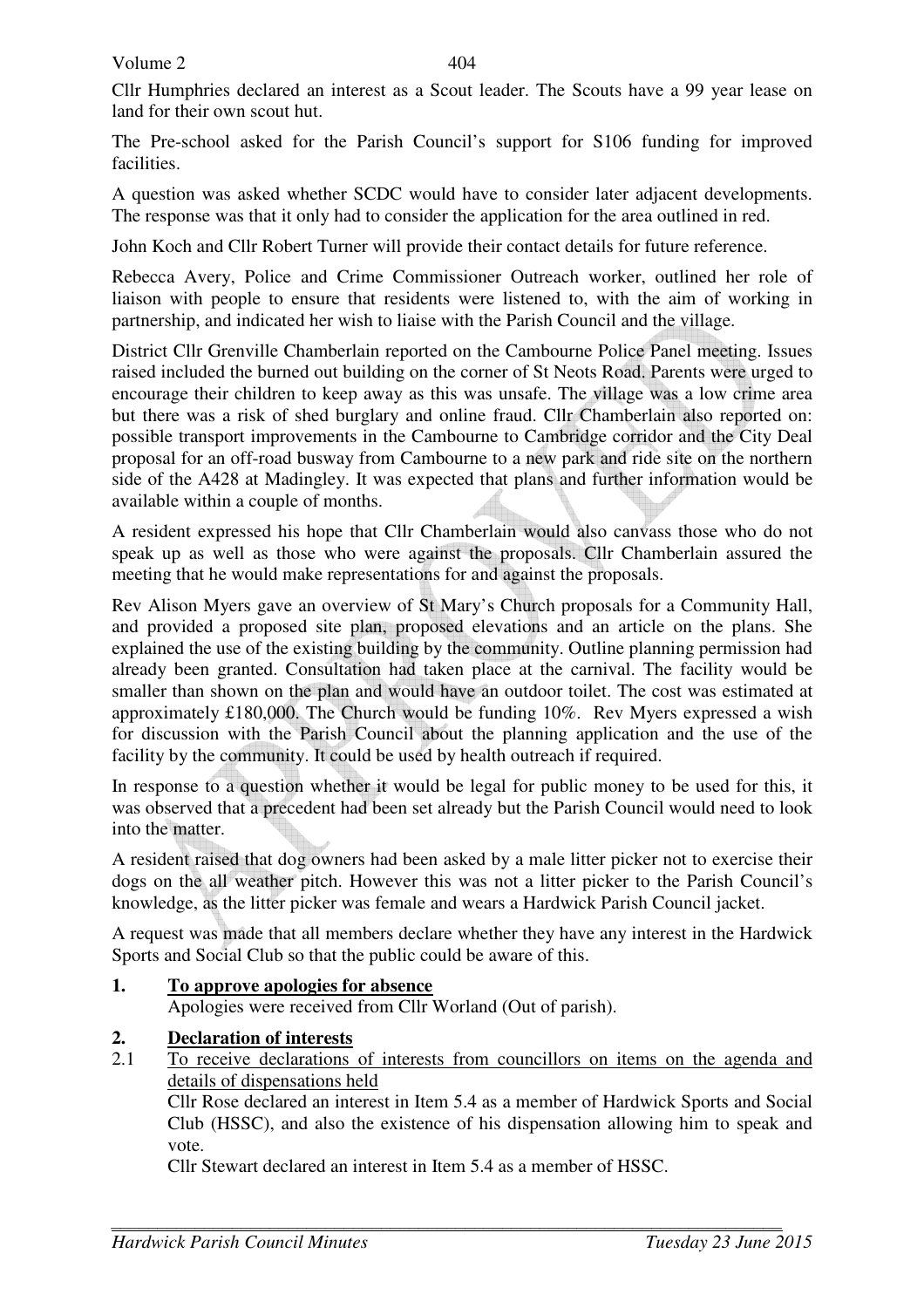Cllr Cracknell declared an interest in Item 5.4 as a Committee member of HSSC until the end of the month, and that he was no longer Treasurer.

Cllr Grimes declared an interest in Item 5.4 as a Committee member of HSSC and as Assistant Secretary.

Cllr Coe declared an interest as member of the HSSC.

On a proposition by the Chairman, it was agreed to vary the order of business to consider Item 4.1 in respect of the dispensation policy at this point.

4.1 (9) Policy reviews – Dispensations, Management of Records and Data Protection Policies

RESOLVED that there be no change to the Dispensation Policy.

RESOLVED that there be no change to the other policies for the time being. Members are to email the Clerk with any proposals for any changes and if wished the item will be included on the agenda for a future meeting.

2.2 To receive written and grant any requests for dispensation as appropriate for items on this agenda

At 9.45 pm, on a proposition by the Chairman, the meeting was suspended to allow receipt of written requests for dispensation from members for items on the agenda. Dispensation request forms were received from Cllrs Cracknell, Coe, Stewart and Grimes in respect of HSSC. Dispensations were granted to granted by the Clerk to Cllrs Cracknell, Coe, Stewart and Grimes to speak and vote on matters relating to the pavilion as long the members remain only a member of the HSSC and not an office holder.

Period of dispensation if applicable: four years to date of elections May 2019

Granting the dispensation to speak is in the interests of persons living in the authority's area as the member might have information which would be important for the Council to know before it considers a matter and reaches its decision.

Granting the dispensation to vote is required otherwise the Council might be inquorate and unable to conduct its business given that so many members are members of the HSSC which has a lease for the pavilion with the Parish Council.

At 10pm the meeting was reopened.

- **3. To approve the minutes of the previous meeting on 19 May 2015**  RESOLVED that the minutes of the meeting on 19 May 2015 be approved <sup>(Prop JS, 2nd</sup>) JH) and signed by the Chairman.
- **4. Matters arising and carried forward from the last or previous meetings for discussion/decisions**
- 4.1 (9) Policy reviews Dispensations, Management of Records and Data Protection Policies Taken earlier.

- 4.2 Cahills Corner improvement scheme to consider correspondence from Skanska Skanska had reported that they were awaiting information from the County Council as to surveys. The scheme would not be delivered this summer and further instruction would be required from the Parish Council in due course.
- 4.3 (4.2 of 28.4.15) To consider quotations for refurbishment of village sign RESOLVED having considered the quotations received to accept the price of £1061.00 from AH Callus. While this is was an estimate the Council expect this to be the maximum price. Cllr Coe and Anne Jones are to oversee the work. If savings are to be made from the work of volunteers is expected that the cost will be less.  $(\text{Prop JH})$ , 2nd JS)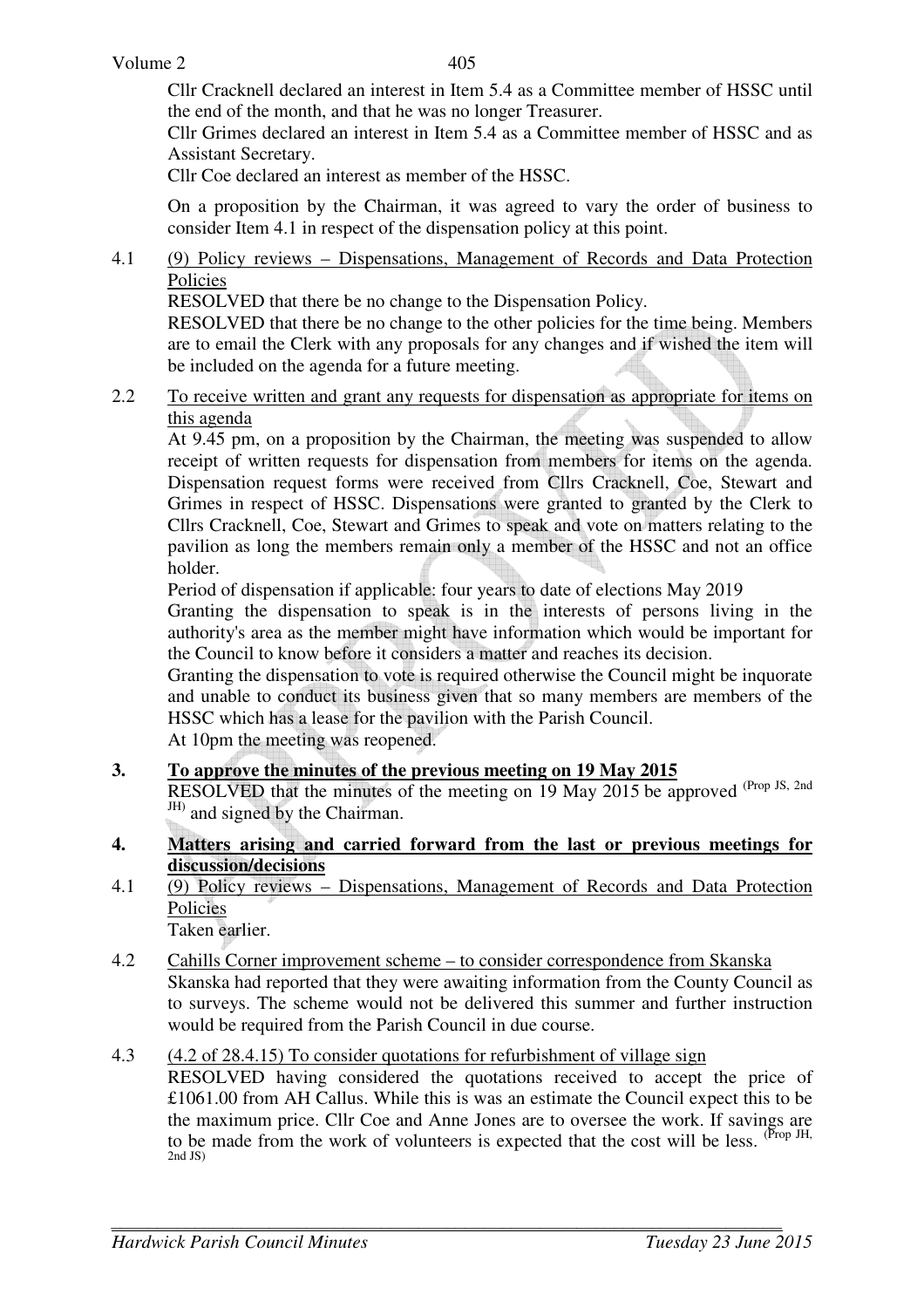On a proposition by the Chairman, it was agreed to vary the order of business to take Items 7.2 and 7.5 together at this point.

- 7.2 Play areas to consider whether the Parish Council needs the number it has and<br>7.5 To consider undertaking a Village Improvement Plan and setting up a working
- To consider undertaking a Village Improvement Plan and setting up a working group or committee

RESOLVED to appoint Cllr Coe to distribute a questionnaire about the play areas to find out what parents and children would like. Up to 200 copies of the questionnaire were approved.

RESOLVED to invite Clare Gibbons of SCDC to the next meeting to discuss the process for a Village Improvement Plan after which a working group would be set up to work on the plan.

#### **5. Correspondence/communications received**

5.1 St Mary's Church – plans to replace portakabin in car park with new community building

RESOLVED to await the application.

RESOLVED that the Chairman be authorised to speak to individuals, residents, developers etc between meetings to fact-find and bring information to a future Parish Council meeting. (Prop JS, 2nd BG)

5.2 Resident – Infestation of plantain on the recreation ground and to consider quotation received

 RESOLVED to accept the quotation from UK Amenity Ltd to spray the sports fields with weed killer at a cost of £80 per hectare.

5.3 Cricket Club – maintenance of recreation ground RESOLVED that Cllr Coe should meet with the three sports clubs with a view to drawing up a timetable for recreation ground maintenance.

 RESOLVED having considered the current outstanding top dressing to accept the quotation for £350 from Mel Pooley for vertidraining/shock treatment in the autumn.

5.4 Resident – question to the Council regarding precept/S106 spending on HSSC pavilion

 RESOLVED that future funding was uncertain so to thank the resident and to assure them that the Parish Council would always make a decision for the benefit of the village as a whole. There were no current plans for any enlargement at the present time.

#### **6. Planning Applications and Decision notices and tree works applications**

- 6.1 Planning applications received since the last meeting None.
- 6.2 SCDC Decision Notices None.
- 6.3 Tree Works None.

On a proposition by the Chairman, it was agreed to vary the order of business to take Item 8.3 next.

8.3 To receive the financial report and approve the payment of bills RESOLVED to receive the financial report and that the invoices and bank statements be checked before the cheques were signed at the end of the meeting.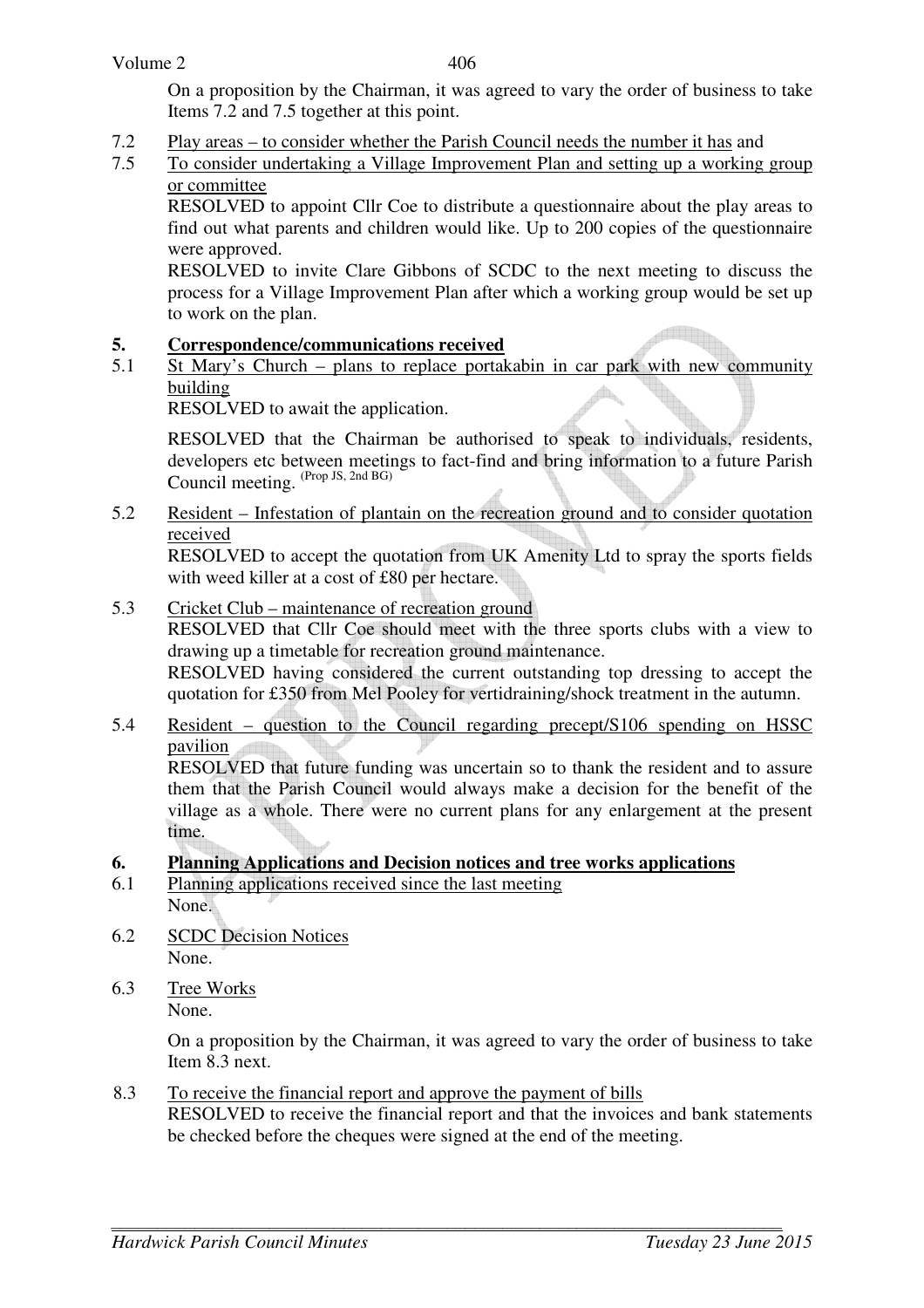407

RESOLVED unanimously that the payments as listed in the finance report should be paid, plus Victoire Press (Hardwick Happenings) £734.00 and S Marcus (Editor's honorarium)  $\pounds$ 40.00, should be paid. (Prop JS, 2nd JH)

| Salary                            | £227.97  |
|-----------------------------------|----------|
| Dynorod (Pavilion drains)         | £420.00  |
| Grounds by Rounds (Grass cutting) | £675.30  |
| LGS Services (Admin support)      | £1418.32 |

Credits including investment interest and pitch hire fees, were noted.

### **7. Members reports and items for information only**

On a proposition by the Chairman, the order of business was varied.

- 7.4 Hardwick Happenings advertising income collection arrangements RESOLVED to appoint Mr Howard Baker to oversee the advertising and collect the money for the Hardwick Happenings and to ask him to try to recover the monies due
- 7.1 To consider the Parish Council's future arrangements for communications with the Public RESOLVED that the Chairman should write the Hardwick Happenings report for this

month.

- 7.2 Play areas to consider whether the Parish Council needs the number it has Taken earlier.
- 7.3 To consider what can be done about anti-social behaviour at the skate park RESOLVED to note that there had been problems associated with Leavers' days, etc and agreed that Cllr Humphries should liaise with the Police Outreach Worker.
- 7.4 Hardwick Happenings advertising income collection arrangements Taken earlier.
- 7.5 To consider undertaking a Village Improvement Plan and setting up a working group or committee

Taken earlier.

from advertisers.

 On a proposition by the Chairman, at 10.50 pm the meeting was adjourned to note the change of use for business purposes of 349-343 St Neots Road. Cllr Stewart left the meeting. The meeting re-opened at 10.55 pm.

#### 7.6 Website update report

RESOLVED that the Chairman should liaise with Robert Cassey regarding the transfer to a new website.

RESOLVED to consider paying someone to run the website following the update. The Chairman will bring a proposal to the next meeting.

#### **8. Finance, procedure and risk assessment**

- 8.1 To consider any quotes for urgent work required because of risk None.
- 8.2 To receive play areas and skate park inspection reports including quotations for works identified in the RoSPA report

 RESOLVED to accept the quotation for £2,100.00 from RPM for play equipment repairs and for £380 for the skate park. This was considered specialist work and attempts to obtain comparative quotes had been unsuccessful.